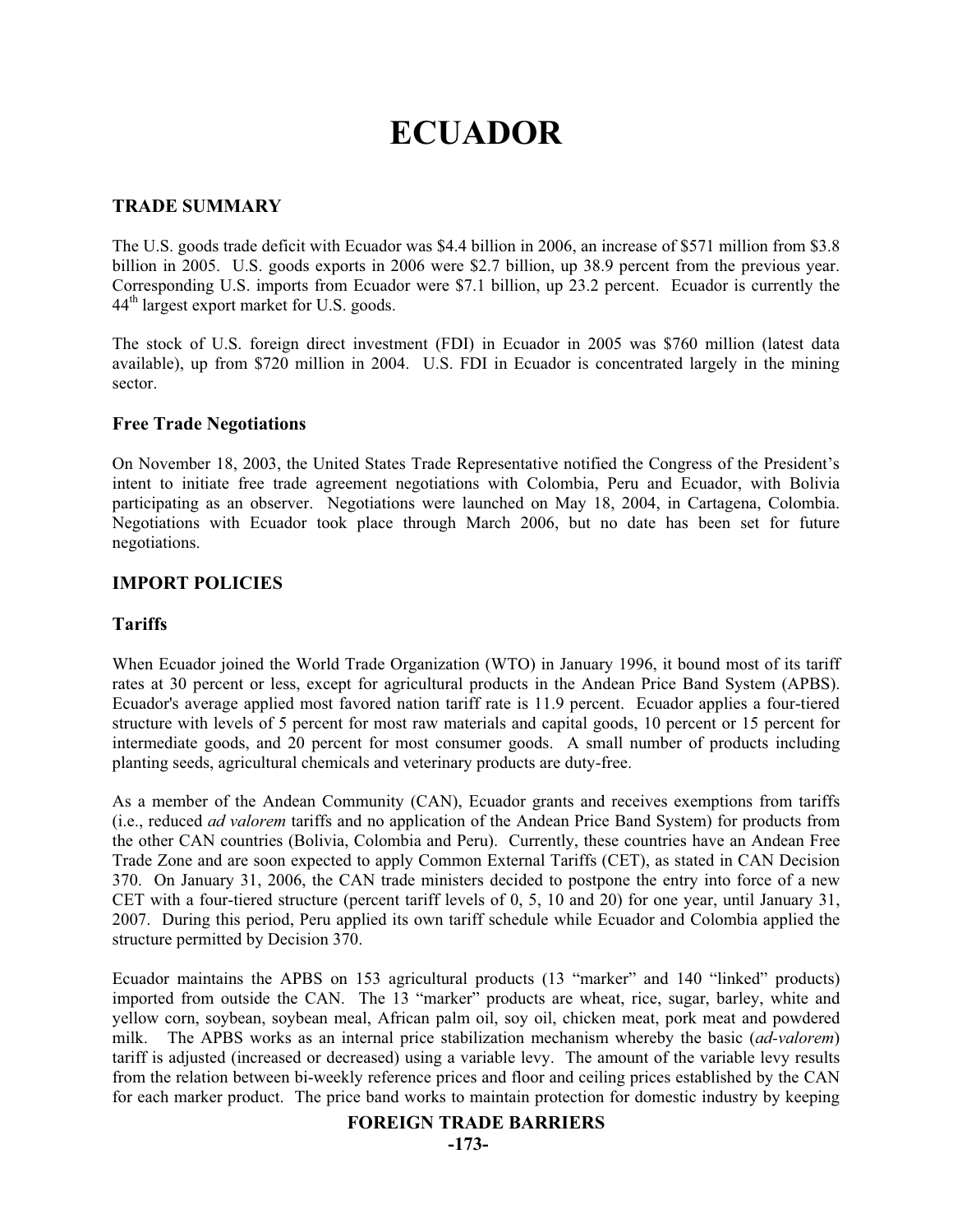tariffs high when world prices fall, and drops tariffs when world prices rise.

As part of its WTO accession, Ecuador committed to phase out its price band system, starting in January 1996, with a total phase out by December 2001. No steps have been taken to comply with this commitment. Ecuador argues that retaining the APBS is WTO-consistent and does not constitute a violation of its agreements since Ecuador bound its final tariffs for agricultural commodities between 31.5 percent and 85.5 percent (the same bindings as the APBS).

## **Tariff-Rate Quotas**

During the Uruguay Round, Ecuador agreed to establish tariff-rate quotas (TRQs) for a number of agricultural imports. In May of 2000, Ecuador created a TRQ Committee to administer and manage TRQs, which have remained constant and in line with WTO commitments since 2001. However, quota allocations are not always requested by importers because the tariffs under the APBS are sometimes lower than the in-quota TRQ tariffs. At the same time, the TRQ Committee is highly politicized and sometimes does not approve TRQ requests for certain products in order to protect local production (this is common with products such as poultry and powdered milk).

Products subject to TRQs include wheat, corn, sorghum, barely, barely malt, soybean meal, powdered milk, frozen turkeys and frozen chicken parts.

## **Non-Tariff Measures**

Ecuador has failed to eliminate several non-tariff barriers since its WTO accession. Importers must register with the Central Bank through approved banking institutions to obtain import licenses for all products. Ecuador requires prior authorization from the Ministry of Agriculture (MAG) for the importation of most agricultural products. For certain sensitive products such as corn, soybean meal, dairy and poultry, the Minister himself or a designee must sign the authorization. The MAG argues that the authorization is to ensure sanitary standards and tax rules are followed. In reality, authorizations seem to be granted in a discretionary manner based on pressures for protection of domestic production. Another administrative hurdle agricultural importers must overcome is the MAG's use of "Consultative Committees." These committees, mainly composed of local producers, often advise the MAG against granting import permits to foreign suppliers. The MAG often requires that all local production be purchased at high prices before authorizing imports. If these barriers were removed, it is estimated that U.S. corn and soybean meal exports could increase by \$10 million to \$25 million each. The Ministry of Health is required to provide prior authorization for processed, canned and packaged products in the form of a Sanitary Registration. In general, the bureaucratic procedures that importers must follow in order to obtain authorizations continue to be cumbersome, protectionist and non-transparent.

Ecuador assesses a special consumption tax (ICE) of 32 percent on imported and domestic spirits. However, the taxable base upon which Ecuador assesses the ICE is arbitrary and complicated and differs for domestic and imported spirits. For imported spirits, the ICE is applied to the ex-customs value, which is then marked-up 25 percent (i.e., taxable base = [c.i.f. value + tariff + VAT] marked up by 25 percent); the ICE is assessed on this inflated value. In contrast, for domestic spirits, the ICE is assessed on the exfactory price, and the 25 percent mark-up, although legally required, is not generally applied (i.e., taxable  $base = [ex-factory value + VAT]$ . In both cases, the excise tax is based on arbitrary values and not on actual transaction values.

Ecuador also continues to maintain a pre-shipment inspection regime for imports with a free on board value of more than \$4,000. An authorized inspection company conducts pre-shipment inspection (both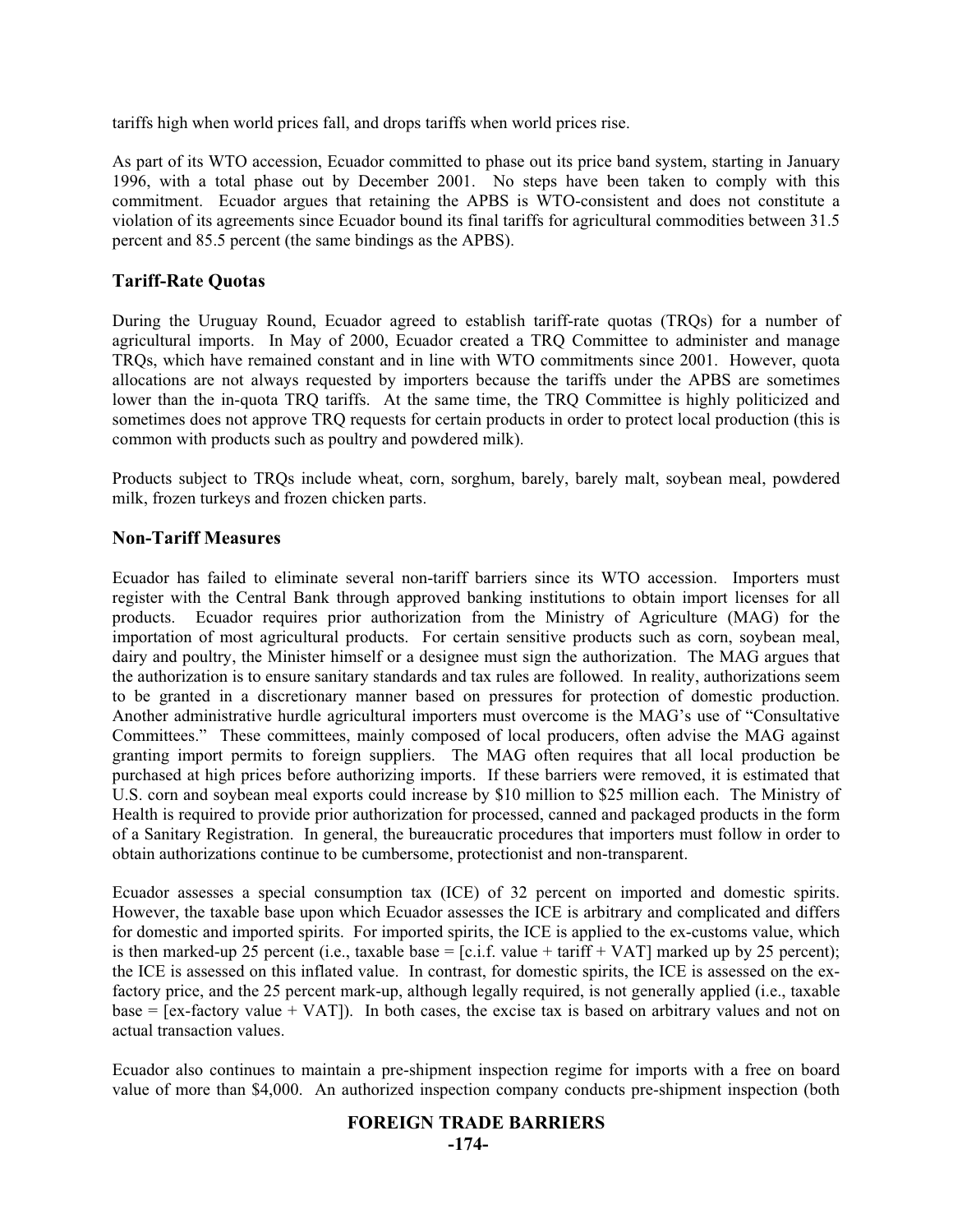before shipment and after specific export documentation has been completed at the intended destination), and customs authorities perform random spot-checks. These practices generally add between six and eight weeks to shipping times.

Ecuador maintains bans on the import of used motor vehicles, tires and clothing.

In April 2006, Ecuador's Congress approved a controversial Food and Nutrition Security law. This bill invoked the precautionary principle and in practice prohibited the use, handling, trade or import of any food products that may have contained organisms derived from biotechnology, since Ecuador did not possess appropriate institutions to provide proof of their safety. The prohibition stopped large imports of several commodities in high demand by the animal feed and cooking oil industry (soybean meal and oil) for several weeks. However, due to pressure from local industry, Ecuador's Attorney General declared this law unenforceable due to technical errors in the text.

Health Code legislation passed by Congress in December 2006 reintroduces the provisions of the Food and Nutrition Security law. However, imports have continued normally and it appears the Ministry of Agriculture is awaiting the development of implementing legislation before enforcing the law. Affected private sector industries plan to work with Ecuadorian authorities to develop implementing regulations that would not impede trade in biotechnology products.

# **STANDARDS, TESTING, LABELING AND CERTIFICATION**

Ecuador's Animal and Plant Health Inspection Service (SESA) is responsible for administering Ecuador's sanitary and phytosanitary controls. According to Ecuadorian importers, bureaucratic procedures required to obtain clearance still appear to discriminate against foreign products. Ecuador is bound by the WTO Agreement on the Application of Sanitary and Phytosanitary (SPS) measures, yet denials of SPS certification often appear to lack a scientific basis and to have been used in a discriminatory fashion to block the import of U.S. products that compete with Ecuadorian production. This occurs most often with poultry, turkey and pork meats, beef, dairy products, and fresh fruit. The ability to import some products, such as rice, corn, soybeans and soybean meal, depends entirely on the discretion of the MAG which will often look to the Consultative Committees for advice. Ecuador has yet to fulfill its notification obligations under the WTO SPS Agreement. The impact of removing this barrier would mean an increase of U.S. exports of up to \$10 million.

SESA follows the CAN's "Andean Sanitary Standards." Some standards applicable for third countries are different from those applied to CAN members. For example, there can be differences in the requirements for CAN and third countries for the importation of live animals, animal products, and plants and plant by-products. SESA also requires certifications for each product stating that the product is safe for human consumption or, in the case of live animals, that the animal is healthy and that the country of origin or the area of production is free from certain exotic plant or animal disease. Industry sources assert that this process has been used unreasonably by SESA to prevent entry of animal products - especially poultry - that compete with local producers.

Sanitary registrations are required for imported as well as domestic processed food, cosmetics, pesticides, pharmaceuticals and syringes as well as some other consumer goods. However, in a side agreement to its WTO Accession Agreement, Ecuador committed to accept the U.S. Certificate of Free Sale authorized by the U.S. Food and Drug Administration, instead of the Government of Ecuador's Sanitary Registration. In August 2000, the government of Ecuador passed a law (*Ley de Promocion Social y Participacion Ciudadana*, Segunda Parte – also known as Troley II), followed by regulations issued in June 2001, to reform the issuance of sanitary permits for food products. This is a step towards modernizing the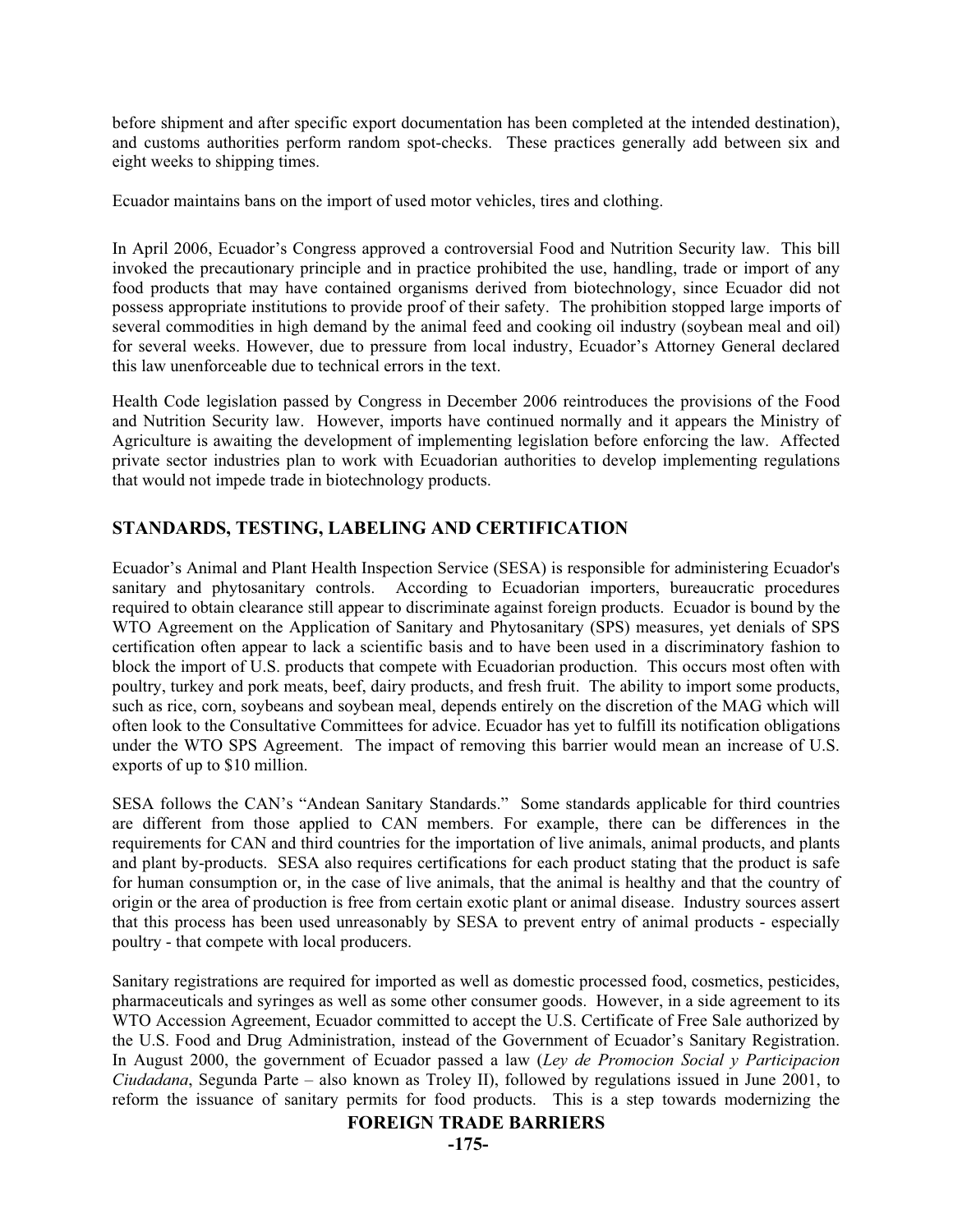issuance of sanitary registrations with new regulations that allow the acceptance of free sale certificates, require that the government issue sanitary permits within 30 days of receipt of a request, and reduce the number of documents required to obtain a permit. However, it does not appear that these regulations are being applied consistently and U.S. export losses are estimated to be around \$5 million.

U.S. firms report that the Izquieta Perez National Hygiene Institute (INHIP - the Ministry of Health's executive arm responsible for granting the sanitary registration certificate) office in Guayaquil accepts the U.S. Certificates of Free Sale, but continues to apply the old regime for sanitary permits. In addition, non-transparent bureaucratic procedures and inefficiency have delayed issuance beyond 30 days and in some cases have reportedly blocked the entry of some products imported from the United States.

U.S. companies have expressed concerns regarding regulations issued by Ecuador's public health ministry requiring foreign food manufacturers to disclose confidential information such as formulas of imported food and pharmaceutical products. This requirement appears to go beyond the requirements of the Codex Alimentarius Commission on International Standards and Labeling. Pharmaceutical and agrichemical industry sources estimate that lost U.S. exports due to this problem amount to \$10 million to \$25 million.

The U.S. Foreign Agricultural Service has been facilitating SPS training for Ecuadorian officials by providing SPS experts for seminars and other training forums.

# **GOVERNMENT PROCUREMENT**

Government procurement is regulated by a 2001 public contracting law. Foreign bidders must be registered in Ecuador and have a local legal representative in order to participate in government procurement. The law does not discriminate against U.S. or foreign suppliers. However, bidding for government contracts can be cumbersome and relatively non-transparent. This lack of transparency can lead to cancellations of bid solicitations that unnecessarily add to the costs of participating in government procurement and to subjecting the procurement process to possible manipulation by contracting authorities. A large number of government-controlled companies (e.g., fixed-line telephony providers, electric power generators and distributors, hospitals, and clinics) are not subject to Ecuador's rules on government procurement. Ecuador is not a signatory to the WTO Agreement on Government Procurement.

# **INTELLECTUAL PROPERTY RIGHTS (IPR) PROTECTION**

The basic legal tenets of Ecuador's IPR regime are provided for under a comprehensive 1998 IPR law and Andean Pact Decisions 345, 351 and 486. The 1998 intellectual property law provides greater protection for intellectual property than existed before it came into effect; however, Ecuador's IPR regime is deficient in a number of areas and the law is not being adequately enforced.

# **Copyrights**

The government of Ecuador, through the National Copyright Office's Strategic Plan Against Piracy, has committed to take action to reduce the levels of copyright piracy, including implementation and enforcement of its 1998 Copyright Law. However, copyright enforcement remains a significant problem, especially concerning sound recordings, computer software and motion pictures. The government of Ecuador has not taken action to clarify Article 78 of the 1999 Law on Higher Education, which could be interpreted to permit software copyright violations by educational institutions.

# **FOREIGN TRADE BARRIERS -176-**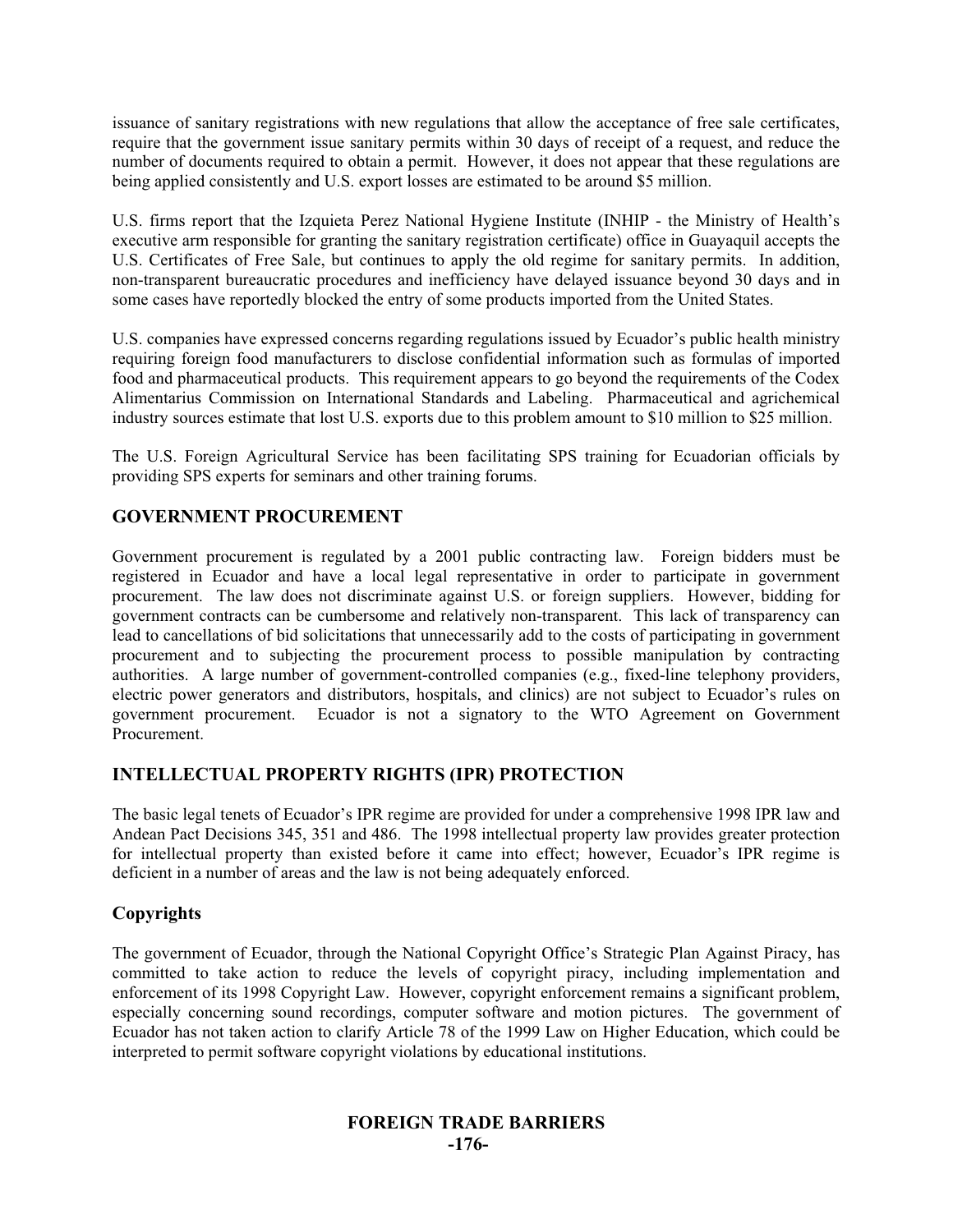## **Patents and Trademarks**

Ecuador's 1998 IPR law provided an improved legal basis for protecting patents, trademarks and trade secrets. However, concerns remain regarding several provisions, including a working requirement for patents, and inadequate protection of proprietary pharmaceutical test data submitted for marketing approval. U.S. companies are also concerned that the Ecuadorian government does not provide patent protection to new uses of previously known or patented products.

Government of Ecuador health authorities continue to approve the commercialization of new drugs that are the bioequivalent of patented drugs, thereby denying the originator companies effective patent protection for innovative drugs. However, a court decision in 2006 that characterized efforts by a patent holder to remove illegal copies from the market as an illegal competitive practice was overturned on appeal in 2007.

Proprietary pharmaceutical test data submitted for marketing approval is also not being afforded adequate protection. In effect, the government of Ecuador is allowing the test data of registered drugs from originator companies to be relied upon by others seeking approval for their own version of the same product. According to the pharmaceutical industry, confidential chemical formulae and descriptions of manufacturing processes have also found their way into the hands of competitor companies. A recent modification to Ecuador's health code in late 2006 permits sanitary registrations without regard to whether or not a medication is patented.

# **Enforcement**

There continues to be an active local trade in pirated audio and video recordings, computer software and counterfeit brand name apparel. The International Intellectual Property Alliance estimates that piracy levels in Ecuador for recorded music have reached 90 percent, with total estimated damage due to piracy of \$26.3 million in 2005. At times, judges in IPR cases, before issuing a preliminary injunction, demand a guaranty and evidentiary requirements that may exceed legal requirements and in effect limit the ability of rights holders to enforce their rights. Ecuador has made no progress in establishing the specialized IPR courts required by Ecuador's 1998 IPR law. The national police and the customs service are responsible for carrying out IPR enforcement, but do not always enforce court orders. Some local pharmaceutical companies produce or import counterfeit drugs and have sought to block compliance with Ecuador's Intellectual Property law and improvements in patent protection. U.S. industry estimates damage due to the failure to provide data exclusivity is at least \$5 million.

# **SERVICES BARRIERS**

#### **Financial Services**

Ecuador has ratified the WTO Agreement on Financial Services. The 1993 Equity Markets Law and the 1994 General Financial Institutions Law significantly opened markets in financial services and provided for national treatment of foreign suppliers. The Superintendent of Banks must certify accountants.

#### **Telecommunications**

In the area of basic telecommunications, Ecuador has only undertaken WTO commitments for domestic cellular services. Accordingly, it does not have market access or national treatment obligations for other domestic and international telecommunications services, such as fixed-line voice telephony and data transmission services. In addition, Ecuador has not committed to adhere to the pro-competitive regulatory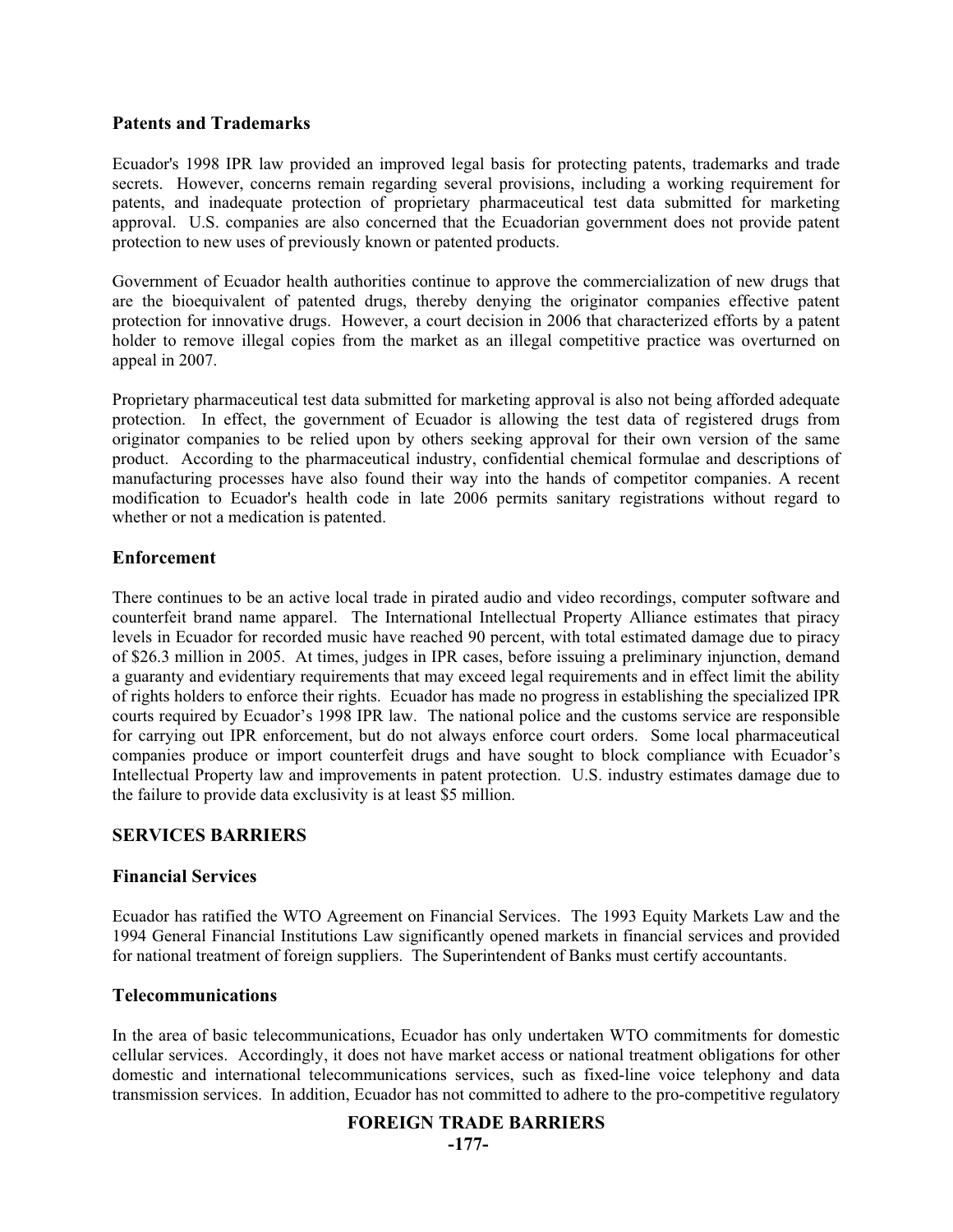commitments of the WTO Reference Paper. Several U.S. telecommunications companies have complained that they have had their international circuits disconnected without proper notice of alleged infractions.

#### **INVESTMENT BARRIERS**

Ecuador's foreign investment policy is governed largely by the national implementing legislation for Andean Pact Decisions 291 and 292 of 1991. Under Ecuadorian law, foreign investors are accorded the same rights of establishment as Ecuadorian private investors, may own up to 100 percent of enterprises in most sectors without prior government approval, and face the same tax regime. There are no controls or limits on transfers of profits or capital. In disputes, U.S. companies have resorted to local courts or alternate dispute resolution mechanisms such as the Chambers of Commerce; others have pursued international commercial dispute resolution mechanisms as provided for in their contracts or under the U.S.-Ecuador Bilateral Investment Treaty (BIT).

The transparency and stability of the country's investment regime are significantly weakened by the existence of numerous investment-related laws that overlap or that appear to have mutually inconsistent provisions. This judicial complexity increases the risks and costs of doing business in Ecuador.

The BIT, which entered into force in May 1997, includes obligations relating to national and mostfavored-nation treatment; prompt, adequate and effective compensation for expropriation; the freedom to make investment-related transfers; and access to binding international arbitration of investment disputes.

In early 2005, Ecuador's Congress modified the Arbitration and Mediation Law to prohibit international arbitration of investment disputes if the national interest could be affected. Depending on how it is interpreted and applied, this modification of Ecuador's law may conflict with Ecuador's standing consent to binding arbitration under the BIT. At a minimum, the new law could create confusion among investors regarding their arbitration rights and may also reinforce negative impressions among investors of Ecuador's commitment to international arbitration.

Certain sectors of Ecuador's economy are reserved to the state. All foreign investment in petroleum exploration and development must be carried out under contract with the state oil company. U.S. and other foreign oil companies produce oil in Ecuador under such contracts. Foreign investment in domestic fishing operations, with exceptions, is limited to 49 percent of equity. Foreign companies cannot own more than 25 percent equity in broadcast stations, and foreigners are prohibited from owning land on the borders or the coast.

Several oil companies are involved in a dispute with the government of Ecuador relating to the refund of value-added taxes. In 2004, one of the disputing U.S. companies won a \$75 million international arbitration award against the government of Ecuador. The government has requested a judicial review of the arbitration award. After notice of the award, Ecuador's solicitor general (Procurador General) initiated an investigation of the company for allegedly transferring assets to another foreign company without obtaining the required government authorization. The government of Ecuador has since nullified the company's contract and seized the company's considerable assets in Ecuador. The U.S. company has initiated arbitration proceedings under the BIT.

In 2006, Ecuador amended its hydrocarbons law, unilaterally increasing the share of revenues owed to the government under existing oil production sharing contracts. As a result, at least one U.S. company faces bankruptcy and is attempting to negotiate a change to its concession contract that would permit it to continue operating and investing in Ecuador (it has also initiated arbitration proceedings as allowed by its